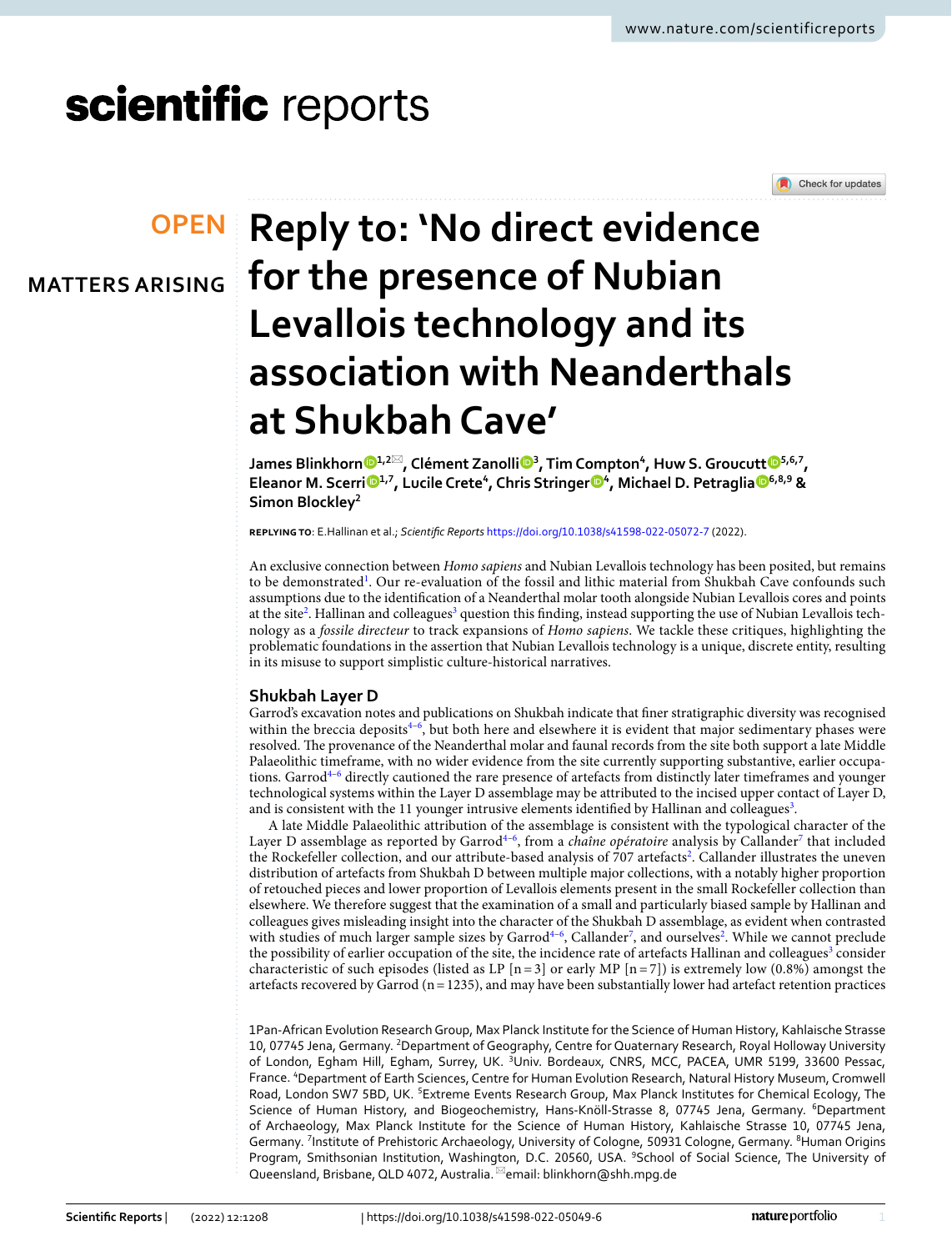been more comprehensive. Defning the presence of whole cultural phases based on single or rare artefacts, whilst overlooking the overwhelming majority of an assemblage, is questionable. On these terms, then, it would appear that any mixing of the Shukbah D assemblage has been minimal. The combined presence of a dominant focus on Levallois point production alongside centripetal and bidirectional fake production in the Shukbah D assemblage is directly comparable to other, dated, late Middle Palaeolithic sites, such as Kebara $8-10$ , which were occupied by Neanderthals and contain comparable faunal records to Shukbah<sup>[6](#page-2-4)</sup>. Assessments made by multiple researchers clearly demonstrate the classic late Middle Palaeolithic character of the Shukbah Layer D assemblage with a predominant focus on Levallois point production.

## **The Neanderthal Molar Tooth**

The provenance of the molar tooth is clearly described by Garrod<sup>4-6</sup>. Hallinan and colleagues<sup>[3](#page-2-2)</sup> present partial quotes from Garrod's description to suggest that the Neanderthal molar derived from the contact between Layers D and B. Garrod unequivocally attributed the Neanderthal molar to the intact breccia deposits that are ascribed to Layer D: "A few human fragments were found in D, viz., a small portion of a temporal bone and a molar tooth, both from the base of the hummock on the edge of the pit<sup>3[6](#page-2-4)</sup>. The tooth was overlain by ca. 2 m of Layer D breccias on the right side of the hummock with no direct contact with Layer B, *contra* Hallinan and colleagues<sup>3</sup>. Distinct stratigraphic contexts are described by Garrod for other human fossils potentially associ-ated with abraded deposits<sup>[4](#page-2-3)-[6](#page-2-4)</sup>, which have no bearing on the secure attribution of the Neanderthal molar tooth to the Layer D breccias that yielded the late Middle Palaeolithic stone tool assemblage.

# **Nubian Levallois technology**

We documented nine cores in plan, as well as multiple views of two cores in SI Fig. 2 that visibly meet the four criteria set out by $\frac{11}{1}$  $\frac{11}{1}$  $\frac{11}{1}$ , the parameters of which we used to identify the presence of Nubian Levallois technology in the Shukbah D assemblage. Hallinan and colleagues<sup>[3](#page-2-2)</sup> critique our predominant presentation of artefacts in plan (78%). Our approach is consistent with contemporary reporting of Nubian technology from Arabia by Usik and colleagues<sup>11</sup>, in the Levant by Goder-Goldberger and colleagues<sup>[12,](#page-2-9)13</sup>, and in South Africa by Hallinan and Shaw<sup>[14](#page-2-11)</sup>, where 65–95% of cores are only illustrated in plan. The broadest range of definitions of Nubian Levallois technology share focus on description of flaking surface scar patterns<sup>[1](#page-2-0)</sup>, which are best observed in plan.

Hallinan and colleagues<sup>3</sup> assert both the distinct form of Nubian Levallois reduction and a consensus in the criteria for its definition, following Usik and colleagues<sup>[11](#page-2-8)</sup>. This overlooks considerable debate in the literature<sup>1</sup>. Usik and colleagues<sup>[11](#page-2-8)</sup> identify discrete modes of preparation of the flaking surface for Type 1, 1/2, and 2 Nubian Levallois cores, that Crassard and Hilbert<sup>15</sup> suggest unnecessarily formalises plasticity, given that cores examined today are static elements of a past dynamic system. Goder-Goldberger and colleagues<sup>12</sup> highlight that a definition that maintains the distinctness of Nubian technology is critical to its use as an "archaeological missing link["12,](#page-2-9) yet Usik and colleagues<sup>[11](#page-2-8)</sup> indicate that as distal flaking surfaces become flatter Nubian cores can be seen as "grading" into bidirectional cores or recurrent cores", Hallinan & Shaw<sup>14</sup> identify cores with 'Nubian affinity' but not enough to confidently identify them as Nubian, and Rose and colleagues<sup>16</sup> identify that " there is overlap between Nubian Type 2 core preparation and some preferential point-producing Levallois reduction systems in the Levantine Mousterian". Given this broad recognition that Nubian Levallois technology can grade into other Levallois approaches, some appraisal must be made of how and where to divide this spectrum of variability, as well as why.

No comparative basis to identify the categories chosen to defne Nubian Levallois technology are set out by Usik and colleagues<sup>[11](#page-2-8)</sup>, nor do they demonstrate them to be discrete from other Levallois methods. For instance, it is not established that there is a discrete distribution of distal faking surface angle of Nubian and other Levallois cores that can be simply divided at 120 degrees, and in practice this quantitative threshold is exceeded elsewhere by Hallinan and co-author[s13](#page-2-10)[,14](#page-2-11) in identifcation of Nubian cores. Nevertheless, to answer the Hallinan and colleagues<sup>3</sup> critique the distal ridge angles on ten cores from Shukbah D stored at UCL have been measured. The angles range from 83° to 120°, with a mean of 102.4°, meaning that they are consistent with the particular descriptions set out by Usik and colleagues<sup>11</sup> and favoured by Hallinan and colleagues<sup>3</sup>. Likewise, Hallinan and Shaw<sup>14</sup> identify the difficulty in applying the shape categories, arguing instead for the need for quantitative analyses, which again should be established through comparative study if argued to be distinct features of Nubian Levallois technology. Tis remarkable absence of comparative studies prohibits acceptance that Nubian Levallois technology is inherently discrete from other Levallois methods.

Hallinan and colleagues<sup>[3](#page-2-2)</sup> contest whether Nubian Levallois end products can be identified, although they are commonly identifed in the recent literature. For instance, Rose and colleagues indicate that Nubian Levallois reduction "results in the signature Nubian Levallois point["16,](#page-3-1) Goder-Goldberger and colleagues indicate "Other recognizable artifacts associated with the Nubian reduction sequence are the specifc core shaping blades and the end-products"<sup>12</sup> and that "the Nubian flaking system is unique and includes identifiable cores, preparation blanks and end products["13,](#page-2-10) whilst Hallinan and Shaw identify Nubian products from "various reduction strategies including Type 2, 1/2 and, to a lesser extent, Type 1 Nubian methods" from an appraisal of dorsal scar pattern[s14](#page-2-11). Indeed, the need for quantitative study between Nubian and other Levallois points was highlighted as a "major limitation in the study of Nubian technology["14](#page-2-11). Our identifcation of Nubian Levallois products is comparable to that set out by Hallinan and Shaw[14](#page-2-11) and provides a testable hypotheses for further analyses: that the use of Nubian Levallois reduction schemes has no signifcant impact upon the key metric attributes we studied in comparison to other Levallois points.

2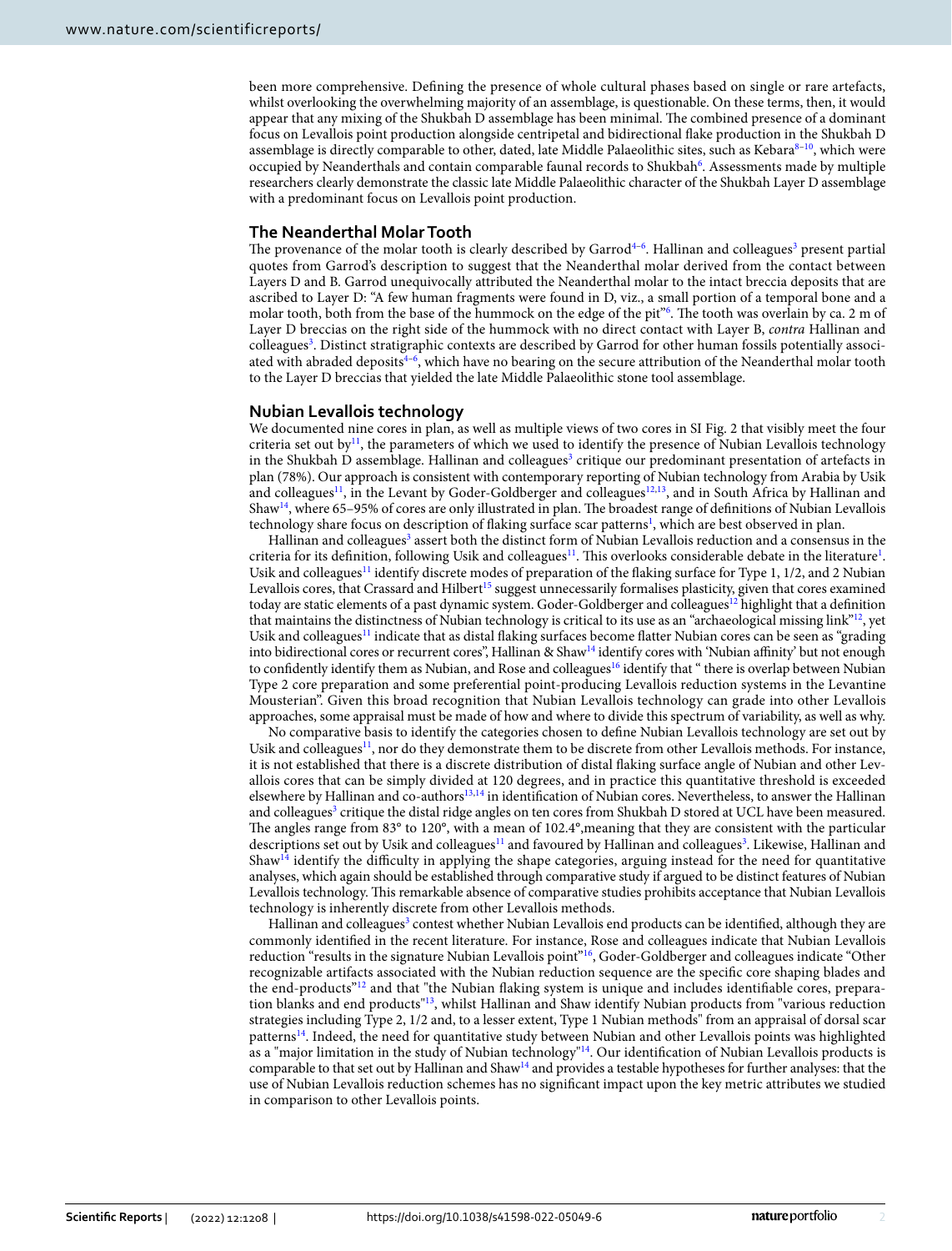### **Comparative Studies**

We undertook extensive quantitative comparative studies of Late Pleistocene Middle Palaeolithic and Middle Stone Age toolkits across the Levant, Arabia and eastern Africa, a considerable research endeavour evident from the scarcity of similar analyses at comparable scope and scale. Indeed direct reappraisal of existing assemblages such as Aduma, rather than reliance on existing reports, is critical to evaluate diversity of Levallois reduction approaches; in this instance, we rejected previous assertions<sup>17</sup> for the presence of Nubian Levallois technology. Contra Hallinan and colleagues<sup>[3](#page-2-2)</sup>, who argue we overlook the potential role of raw material procurement on driving variability, we suggested that the immediate availability of larger clasts at the southern Arabian sites of TH123b and TH383 best explains the distinct variability observed in comparison with other sites, highlighting the larger size of these cores and the role of diferential reduction intensity.

Nubian Levallois technology is best known from undated surface sites, typically occurring in low frequencies compared to other reduction methods. A narrow focus on Nubian Levallois technology has led to biased sampling practices that can result in the destruction of assemblage integrity (e.g.<sup>13</sup>), perhaps more so than Garrod's excavation practices. These factors may have limited scope for comparative analyses to date but should similarly limit the use of this technology as a *fossil directeur* to track human expansions. Increasing sample sizes within and between sites will undoubtedly enhance precision of comparative studies, yet our results provide the means to test key hypotheses—whether Nubian Levallois is discrete from other Levallois technologies. Hallinan and colleagues<sup>3</sup> argue that incorrect identifcation of Nubian technology best explains why considerable overlap exists between our Nubian and Other Levallois categories for Shukbah and other sites. However, this overlooks comparable results from other metric analyses<sup>[15](#page-3-0)</sup> as well as more extensive analyses involving refitting studies<sup>18</sup>, which support our results and demonstrate Nubian and 'classic' Levallois can be variants of a single technological approach.

#### **Conclusion**

Amongst the plurality of defnitions of Nubian Levallois technology in the literature, the basis upon which Usik and colleagues<sup>11</sup> determined the criteria they set out is opaque, prohibiting clear differentiation from other Levallois methods. Hallinan and colleagues<sup>[3](#page-2-2)</sup> identify a core within the Shukbah D assemblage that meets key criteria set out by Usik and colleagues<sup>[11](#page-2-8)</sup>. However as further 'in-depth technological analyses' are deemed necessary to resolve whether or not the core results from 'a true Nubian reduction scheme', it is apparent that these preferred criteria alone do not provide sufficient analytical utility to identify Nubian reduction schemes. This problem is exacerbated by Hallinan and colleagues<sup>3</sup> asserting a single definition for the identification of Nubian Levallois cores, overlooking plurality in the literature, whilst simultaneously highlighting such plurality in previous studies as prohibiting the identifcation of Nubian Levallois point blanks. If, as Hallinan and colleagues<sup>[3](#page-2-2)</sup> assert, "a unified definition of Nubian technology is fundamental to a better understanding of its signifcance", we consider it essential that such defnitions are derived from comparative studies. In the absence of clear comparative studies that demonstrate the unique, discrete qualities of Nubian Levallois technology, we support suggestions that it forms part of a spectrum of variability amongst Levallois reduction approaches ofen associated with semi-arid landscapes<sup>18</sup>, which is consistent with its independent appearance in areas including southern Africa<sup>19</sup>. This provides the simplest explanation for its appearance at Shukbah, as well as the results of our comparative study. In contrast, the use of Nubian Levallois technology, and particularly its appearance in undated surface sites and the absence of robust association between artefacts and human fossils, to track the expansions of a discrete biological population, *Homo sapiens*, remains problematic. As a result, the use of Nubian Levallois technology by other populations that employ Levallois reduction methods and focus on the production of points is, perhaps, unsurprising.

Received: 3 December 2021; Accepted: 5 January 2022 Published online: 24 January 2022

#### **References**

- <span id="page-2-0"></span>1. Groucutt, H. S. Culture and convergence: The curious case of the nubian complex. In *Culture History and Convergent Evolution*: *Can we detect populations in prehistory?* (ed. Groucutt, H. S.) 55–86 (Springer, 2020). [https://doi.org/10.1007/978-3-030-46126-3\\_4](https://doi.org/10.1007/978-3-030-46126-3_4).
- <span id="page-2-1"></span>2. Blinkhorn, J. *et al.* Nubian Levallois technology associated with southernmost Neanderthals. *Sci. Rep.* **11**, 2869 (2021).
- <span id="page-2-2"></span>3. Hallinan, E. *et al.* No direct evidence for the presence of Nubian Levallois technology and its association with Neanderthals at Shukbah Cave. *Sci. Rep.* <https://doi.org/10.1038/s41598-022-05072-7>
- <span id="page-2-3"></span>4. Garrod, D. A. E. Shukba 1928. in *Unpublished handwritten excavation diary, 4 April - 2 June. In: Box 63 [Inventory no. 33 431], Garrod Archive in the Fonds Suzanne Cassou de St. Mathurin, Musée des Antiquitiés Nationales, St. Germain-en-Laye 78103, France.*
- 5. Garrod, D. A. E. Excavation of a palaeolithic cave in western Judaea. *Palest. Explor. Q.* **60**, 182–185 (1928).
- <span id="page-2-5"></span><span id="page-2-4"></span>6. Garrod, D. A. E. & Bate, D. M. A. Excavations at the cave of Shukbah, Palestine, 1928. *Proc. Prehist. Soc.* **8**, 1–20 (1942). 7. Callander, J. Dorothy Garrod ' s excavations in the late Mousterian of Shukbah cave in Palestine reconsidered. *Proc. Prehist. Soc.*
	- **70**, 207–231 (2004).
- <span id="page-2-6"></span>8. Abadi, I., Bar-Yosef, O. & Belfer-Cohen, A. Kebara V—A contribution for the study of the middle-upper Paleolithic transition in the Levant. *PaleoAnthropology* **2020**, 1–28 (2020).
- 9. Shea, J. J. Neandertals, competition, and the origin of modern human behavior in the Levant. *Evol. Anthropol. Issues News Rev.* **12**, 173–187 (2003).
- <span id="page-2-7"></span>10. Shea, J. J. *Stone Tools in the Paleolithic and Neolithic Near East* (Cambridge University Press, 2013). [https://doi.org/10.1017/CBO97](https://doi.org/10.1017/CBO9781139026314) [81139026314](https://doi.org/10.1017/CBO9781139026314).
- <span id="page-2-8"></span>11. Usik, V. I., Rose, J. I., Hilbert, Y. H., Van Peer, P. & Marks, A. E. Nubian complex reduction strategies in Dhofar, southern Oman. *Quat. Int.* **300**, 244–266 (2013).
- <span id="page-2-9"></span>12. Goder-Goldberger, M., Gubenko, N. & Hovers, E. 'Difusion with modifcations': Nubian assemblages in the central Negev highlands of Israel and their implications for Middle Paleolithic inter-regional interactions. *Quat. Int.* **408**, 121–139 (2016).
- <span id="page-2-10"></span>13. Goder Goldberger, M., Ginat, H., Ragolski, G., Seri, G. & Abadi, I. Middle Palaeolithic fnd spots with Nubian cores from the Southern Negev and the Arava. *Israel. J. Lithic Stud.* **4**, 1–16 (2017).
- <span id="page-2-11"></span>14. Hallinan, E. & Shaw, M. Nubian Levallois reduction strategies in the Tankwa Karoo South Africa. *PLoS ONE* **15**, 2 (2020).